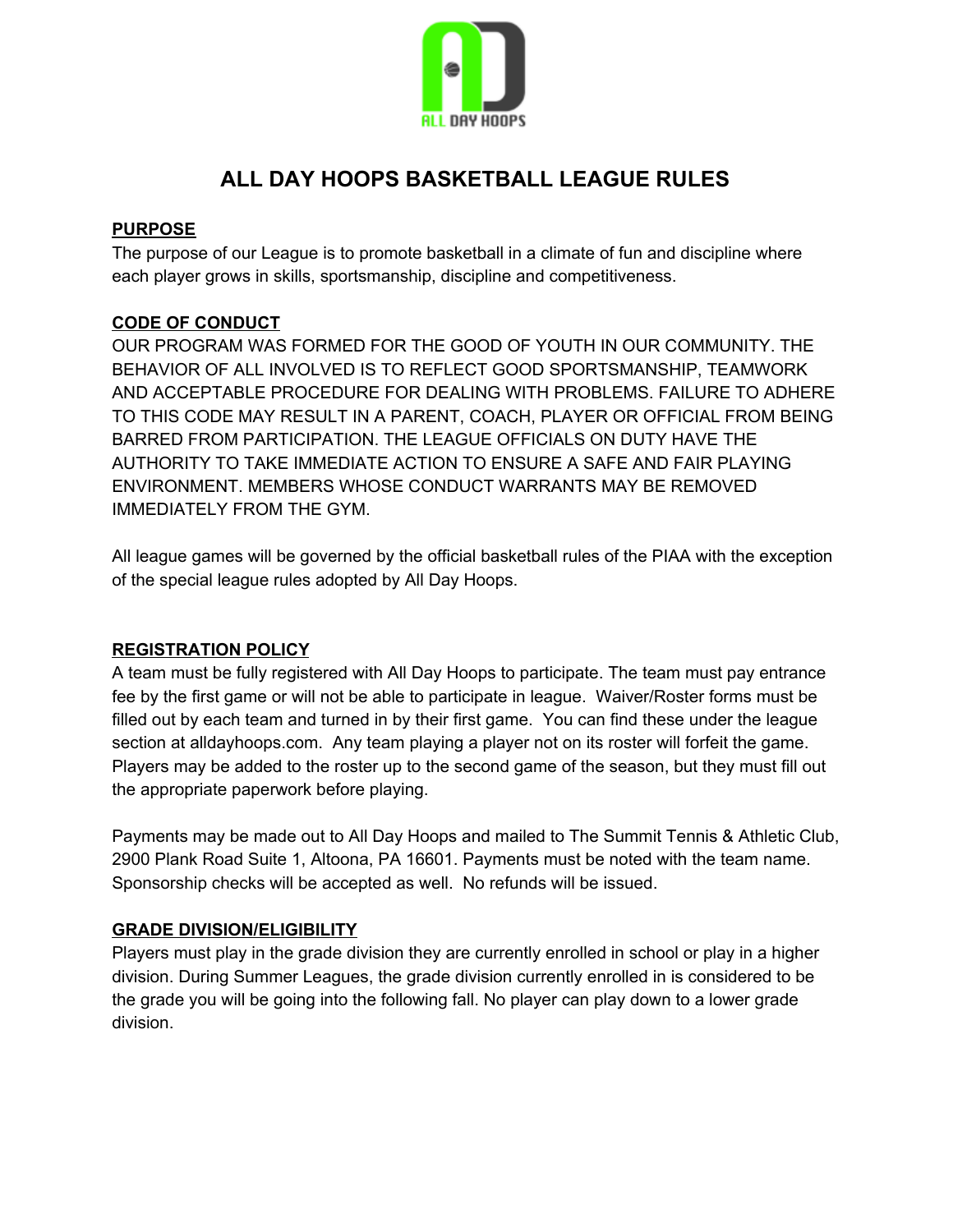

## **LEAGUE RULES**

Team: Teams must be able to field a team of at least five players. If a team fails to have five players on the court at game time, they will be given 10 minutes before a forfeit is called. At any time during a game when a team drops below four players due to injury or disqualifications, the game is forfeited.

Teams that field a team with less than four players may fill their squad with other players in order to play the game, but the game will be ruled a forfeit. All players must have numbers on the back of their jerseys. The numbers may be between 0 and 99.

Coaches: There must be an adult present on the bench at all times.There will be only two coaches allowed on the bench during the game. Only one coach, designated as the "head coach", will be allowed to stand during the game and address the officials.

Acts of disrespect or intimidation, while not directed specifically toward opposing players, coaches or officials, are still considered unsportsmanlike and could result in a technical foul or an ejection. All Day Hoops encourages its coaches to act professionally at all times. K-1st and 2nd-3rd grade Instructional teams may have one coach on the floor to help instruct.

## **Game Format:**

There will be three minutes between halves and a minimum of two minutes between games. All Day Hoops reserves the right to alter times if games should run late with adequate warm-up time being allowed. The only time a game will start early is if all players have arrived and both coaches agree.

Timeouts: 2 time outs for per half. Timeouts will not carry over

In case of overtime - 1 Timeout each overtime. Clock stops only for last 1 minute:

- 1. 1st OT 2 minutes
- 2. 2nd OT 1 minute
- 3. 3rd OT 1 minute

Mercy Rule: Clock will NOT stop in the last (2:00) minutes of 2nd half if one team has 20+ lead. If it goes lower than 20, the clock will stop again, until it goes over 20 again.

It is mandatory as a matter of sportsmanship, that all teams shake hands at the end of each game.

## **YOUTH RULES & GRADE LEVEL VARIATIONS**

*Kids Court All Day Hoops Leagues*

Clock- 14-minute running half, clock stops in last one minute.

2 timeouts per half

Free throw line- 12' (3' in front of normal foul line), will be allowed contact with the free throw line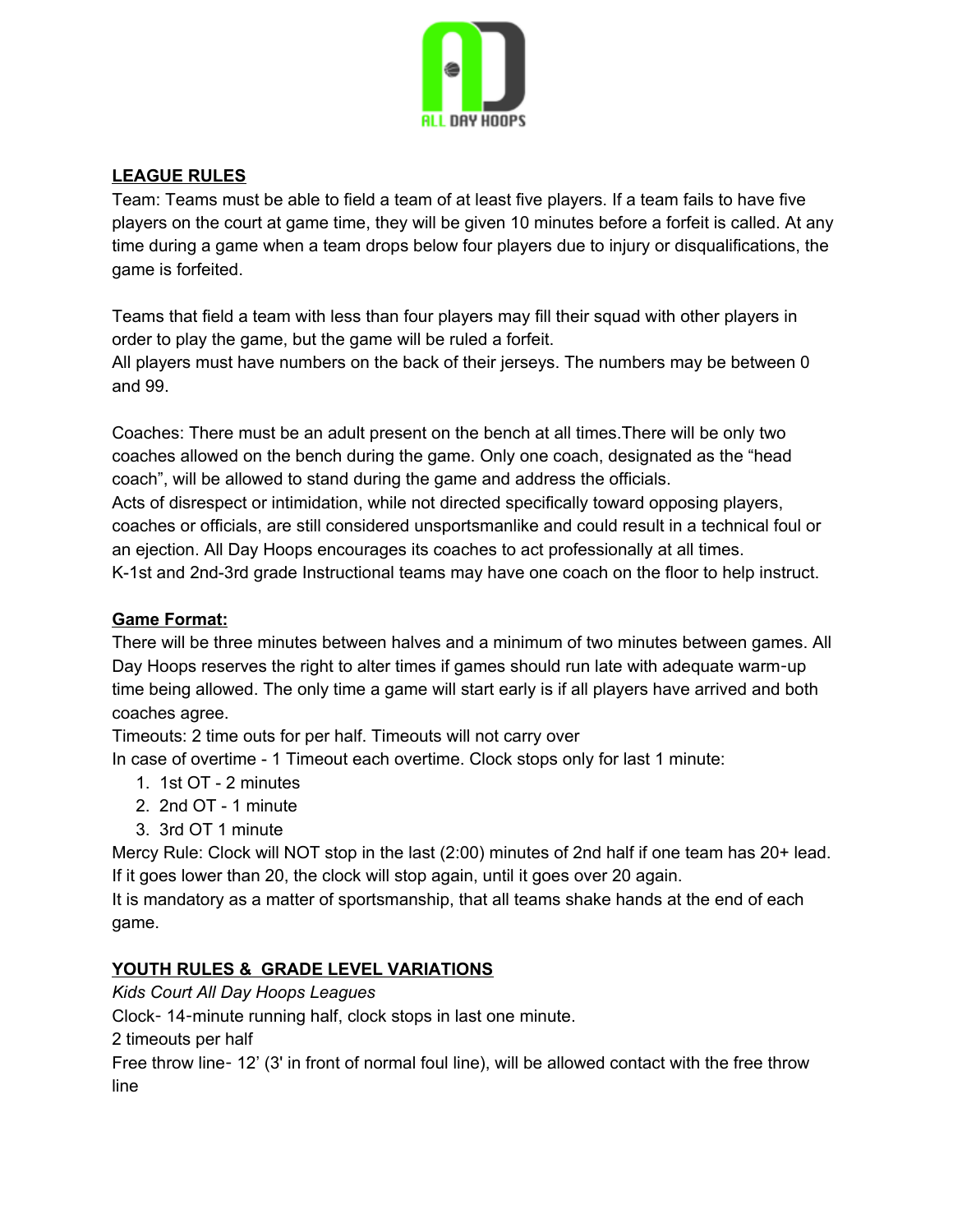

Lane Violation- 5-seconds in the lane

Pressing - No pressing. K-1 Instructional players must stay behind 3 point line, 2nd-3rd Instructional and Competitive players must stay behind half-court. \*\*2nd-3rd Competitive will be not be allowed to run out the clock in the backcourt of a 1 basket

game. 20-point Lead-The team leading by 20 points may not go past the 3 point line at any time Ball Size – 28.5 Women's Size (unless both teams agree to use Men's) Players allowed 6 personal fouls Instructional are on 8' foot hoops 2nd/3rd Competitive is on 10' hoops

## *4th/5th Grade All Day Hoops League*

Clock- 16 minute running half, clock stops in last two minutes. 2 timeouts per half Free throw line- 15', will be allowed contact with the free throw line Lane Violation- 3-seconds in the lane Pressing- Players may pick up full court 20-point Lead-The team leading by 20 points may not go past half court at any time Ball Size – 28.5 for girls, 29.5 for boys Players allowed 6 personal fouls

## *6th Grade All Day Hoops League*

Same as above with exception:

Free throw line- 15', will NOT be allowed contact with the free throw line 20-point Lead-The team leading by 20 points may not go past half court at any time under 2 minutes left in game.

## *7th & 8th Grade, JV and Varsity All Day Hoops League*

Same as above with following exceptions: Clock- 17 minute running half, clock stops in last two minutes. No limitations on pressing. No Mercy Rule.

## **TIE-BREAKERS**

## **Two-Team Tie**

The following procedure will be used in the following order until the tie is broken:

- 1. Won-lost results of head-to-head competition between the two teams.
- 2. Won-lost record of the two teams versus the No. 1 seed (and proceeding through the standings, if necessary).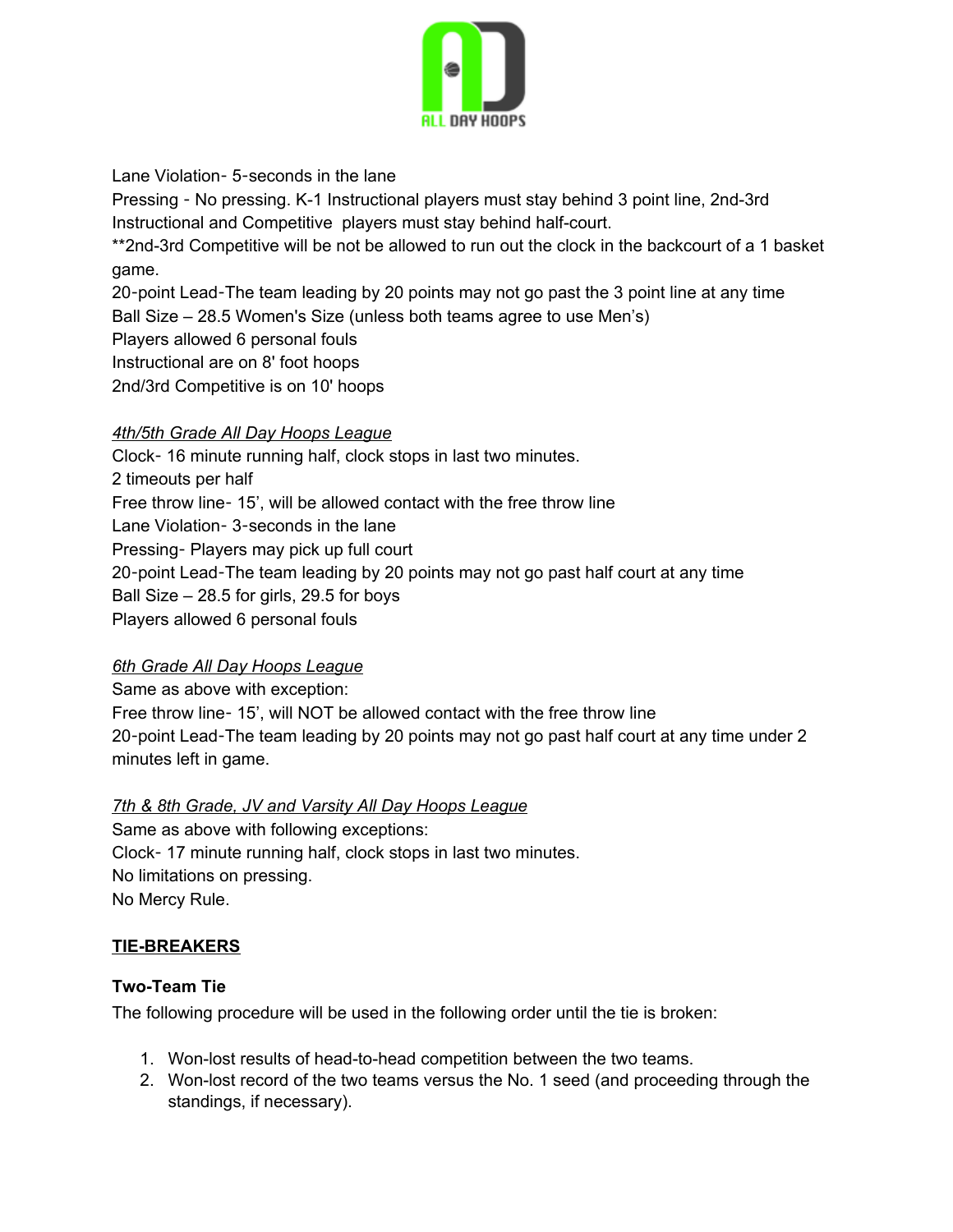

3. Coin flip by the Commissioner.

## **Three-Team Tie (or more)**

When three or more teams are tied, the following procedure will be used in the following order until the tie is broken. If two teams remain tied after a tiebreaker provision, the two-team tiebreaker formula will be used.

- 1. Best winning percentage of games played among the tied teams (Example: Team A is 3-1, Team B is 2-2 and Team C is 1-3 - Team A would be seeded highest, Team B second-highest and Team C lowest of the three).
- 2. Best winning percentage of the tied teams versus the No. 1 seed (and proceeding through the standings, if necessary).
- 3. If two teams remain, coin flip by the Commissioner.
- 4. If three or more teams remain, draw by the Commissioner.

## **TECHNICAL FOUL POLICY**

All technical fouls assessed by the officials are final and will not be overturned. Technical fouls are considered personal fouls. 2 free throws for technical fouls

Definition of an Unsportsmanlike or Technical Foul:

This includes, but is not limited to acts or conduct such as: Disrespectfully addressing, threatening, or contacting an official or gesturing in such manner as to indicate resentment, using profanity, baiting or taunting an opponent or official and any act towards an official or player that is perceived as unsportsmanlike

#### **PENALTIES**

Players: A player who receives 2 technical fouls during a game will be ejected for the remainder of the game and suspended for next game.

A player who receives 4 technical fouls during a season will be suspended for the remainder of the season.

Coaches: A coach who receives a technical foul during a game will be required to remain seated for the duration of the game.

If a coach receives two (2) technical fouls in a game, he will be ejected from the game. If a coach receives a total of 3 technical fouls in a season, the coach will be suspended for the remainder of the session.

Spectators: If a spectator is ejected from the game, the spectator will be suspended from the facility for the day.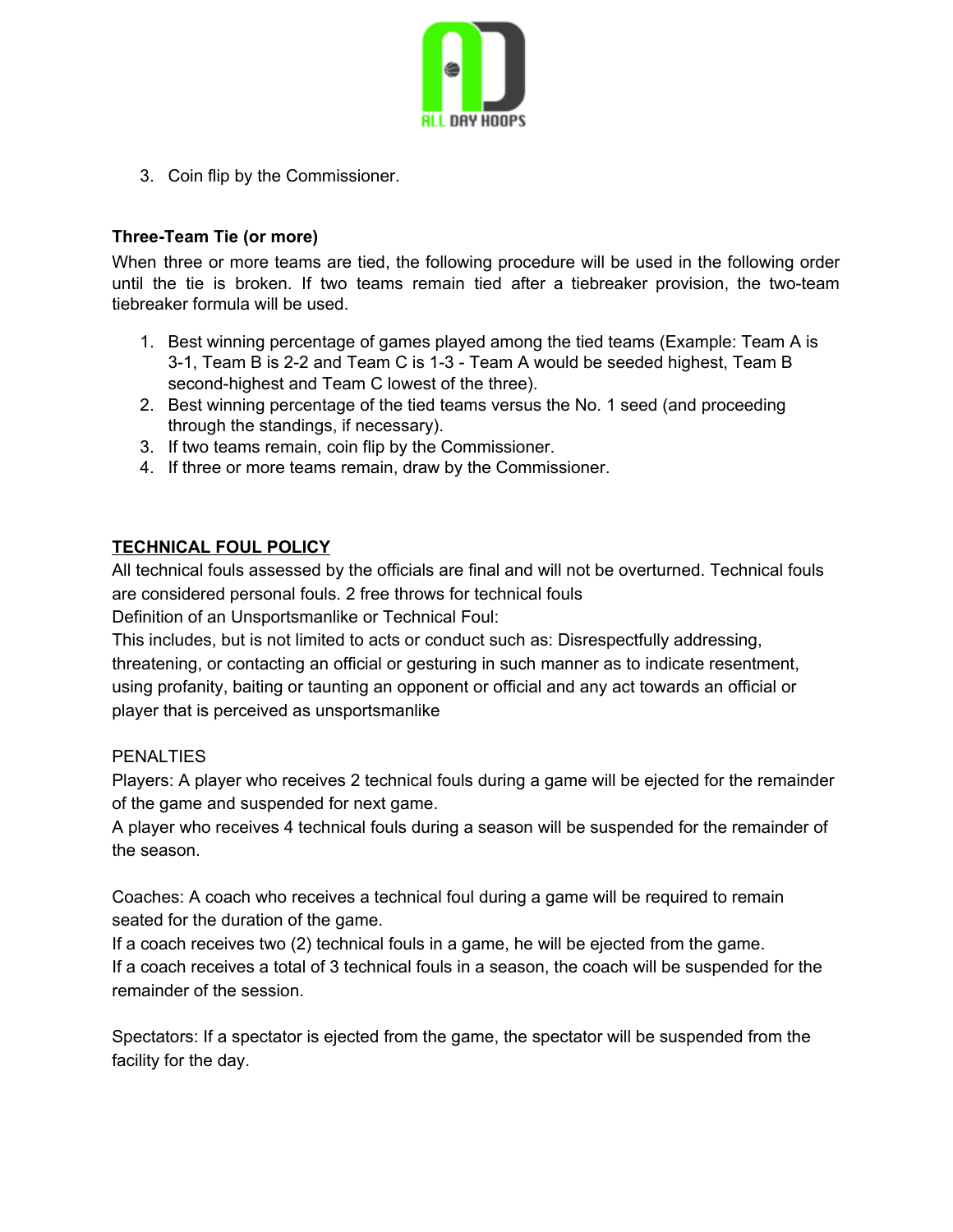

If a spectator is ejected from a game two times during the season, the spectator is suspended for the league. The person ejected must meet with All Day Hoops management before entering back in the facility.

#### Fighting:

Any individual involved in fighting will be suspended from all activities at All Day Hoops indefinitely.

**NOTE**: All Day Hoops reserves the rights to alter the length of the suspensions depending on the severity of the act. Suspended individual must meet with All Day Hoops management before returning to facility

## Crowd Warnings:

Officials may issue a crowd warning. Subsequent behavior may result in a technical foul or forfeiture.

## **GAME NOTIFICATION POLICY**

Prior to each league starting, the schedules will be posted on The All Day Hoops league website at www.alldayhoops.com under LEAGUES. Notification of these schedules being posted will be e-mailed to the team contacts. Current email addresses should be provided by the teams at the time of registration. It is the responsibility of the teams to locate their schedule and appear for their scheduled games. In the event that a game change should occur, All Day Hoops will either send an email notification, text, call head coach and/or post to social media site to inform them of the game change.

#### **GAME SCHEDULING POLICY**

Over the past few seasons, requests for game changes have continued to grow in number, frequency, and difficulty. It is the goal of All Day Hoops to attempt to meet team's needs to the best of its ability by taking into consideration requests that are made prior to the registration deadline and before the schedules are released. It is impossible to fulfill all requests, but a majority of them can be met if they are known about when a team is registered.

Blocking specific dates will be taken into consideration prior to the registration deadline. It is the intent of All Day Hoops to first use the primary days of play for scheduling purposes and secondary days of play as alternatives. All Day Hoops reserves the right to use secondary days, so requests should be made with that in mind.

A team may request to not play before or after a certain time.These requests are taken into consideration with travel and work schedules in mind. All Day Hoops reserves the right to evaluate where teams are located and meet these requests accordingly.